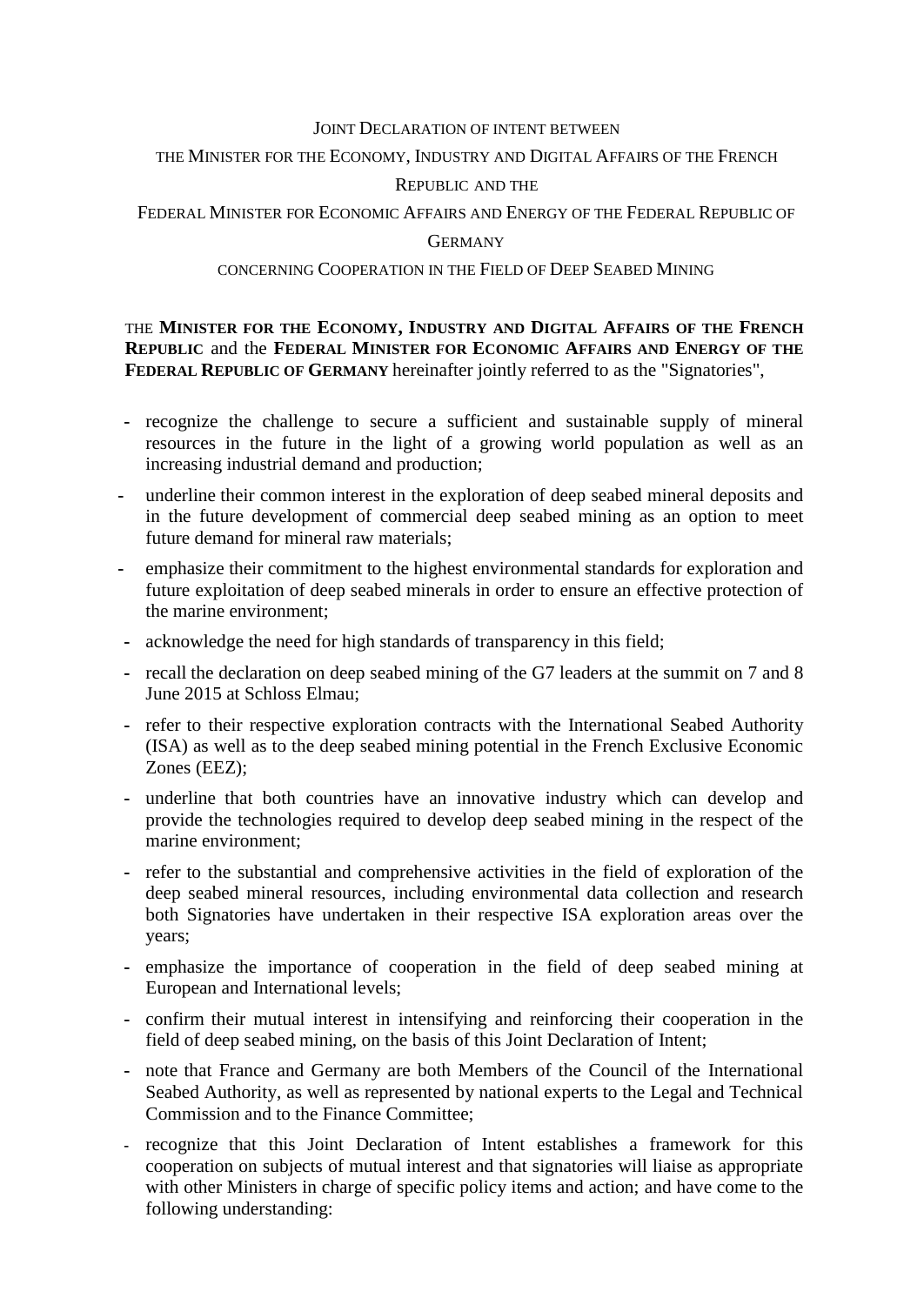## **1. OBJECTIVE**

The objective of this Joint Declaration of Intent is to intensify the existing cooperation in the field of deep seabed mining between the Signatories on the basis of equality, reciprocity and mutual benefit. The cooperation is intended to be extended, as appropriate, to the examination of strategies towards the development of commercial deep seabed mining.

# **2. AREAS OF COOPERATION**

Cooperation under this Joint Declaration of Intent may include the following areas of common interest related to deep seabed mineral resources:

- a) consultation on issues related to of the International Seabed Authority;
- b) joint efforts and contributions to assist the International Seabed Authority in the development of the regulatory framework for mineral exploitation in the Area (the "mining code");
- c) exploring possible forms of cooperation with regard to the potential impacts on the marine environment of activities on deep seabed related to the future exploitation of the minerals thereof;
- d) exploring possible forms of cooperation with regard to the development of deep seabed mining within the German and French ISA contract areas, as well as in the EEZ of France with a view to supporting contractors or mineral rights owners to develop future technologies and processes for deep seabed mining;
- e) exploring the opportunity and possibilities to involve other States or the European Union in selected cooperation activities;
- f) working, with the International Seabed Authority, for the adoption of sound regulations to effectively protect the marine environment from adverse effect of deep seabed mining in the Area;
- g) identifying and promoting joint activities with the objective to support the efforts of the German Deep Sea Mining Alliance (DSMA) and the French Maritime Cluster (FMC) as set out in the Memorandum of Understanding of 20 October 2015 on deep sea mining between DSMA and FMC;
- h) identifying and promoting joint activities in the fields of scientific research, including on the protection of the marine environment and on technology development, as well as
- i) other areas of mutual interest to be decided upon by the Signatories.

# **3. FORMS OF COOPERATION**

The forms of cooperation under this Declaration of Intent will be mutually decided upon by the Signatories.

## **4. FINANCIAL CONSIDERATIONS**

- a) Cooperation under this Joint Declaration of Intent will be subject to and dependant upon the availability of funds and resources from each Signatory.
- b) The Signatories should bear the costs that they each incur unless otherwise agreed in writing.